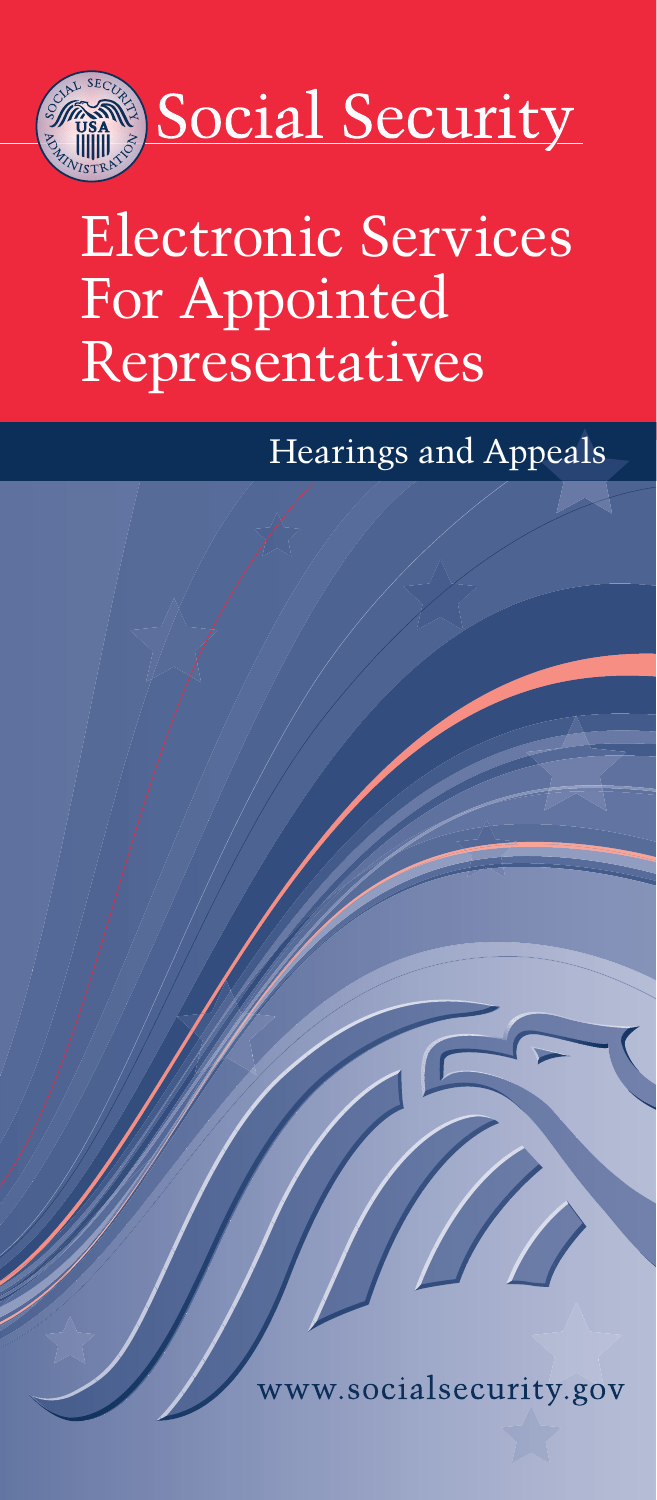## **To access your clients' eFolders**

Appointed representatives can access their clients' electronic claim folders (eFolders) pending at the hearing level via a secured website. To enroll for eFolder access, you must:

- Receive an invitation from Social Security;
- Complete the [Form SSA-1699,](https://www.ssa.gov/forms/ssa-1699.pdf) *Registration for Appointed [Representative Services and Direct](http://www.socialsecurity.gov/ar/) [Payment](http://www.socialsecurity.gov/ar/)*, that is received with the invitation; and
- Be issued a USER ID and a REP ID. The USER ID is for accessing the website and the REP ID is the representative's unique identifier that helps Social Security identify representatives for official business purposes. You also must:
- Have a text-enabled cell phone;
- Present a government-issued identification; and
- Complete the in-person enrollment process with a Social Security employee.

#### www.socialsecurity.gov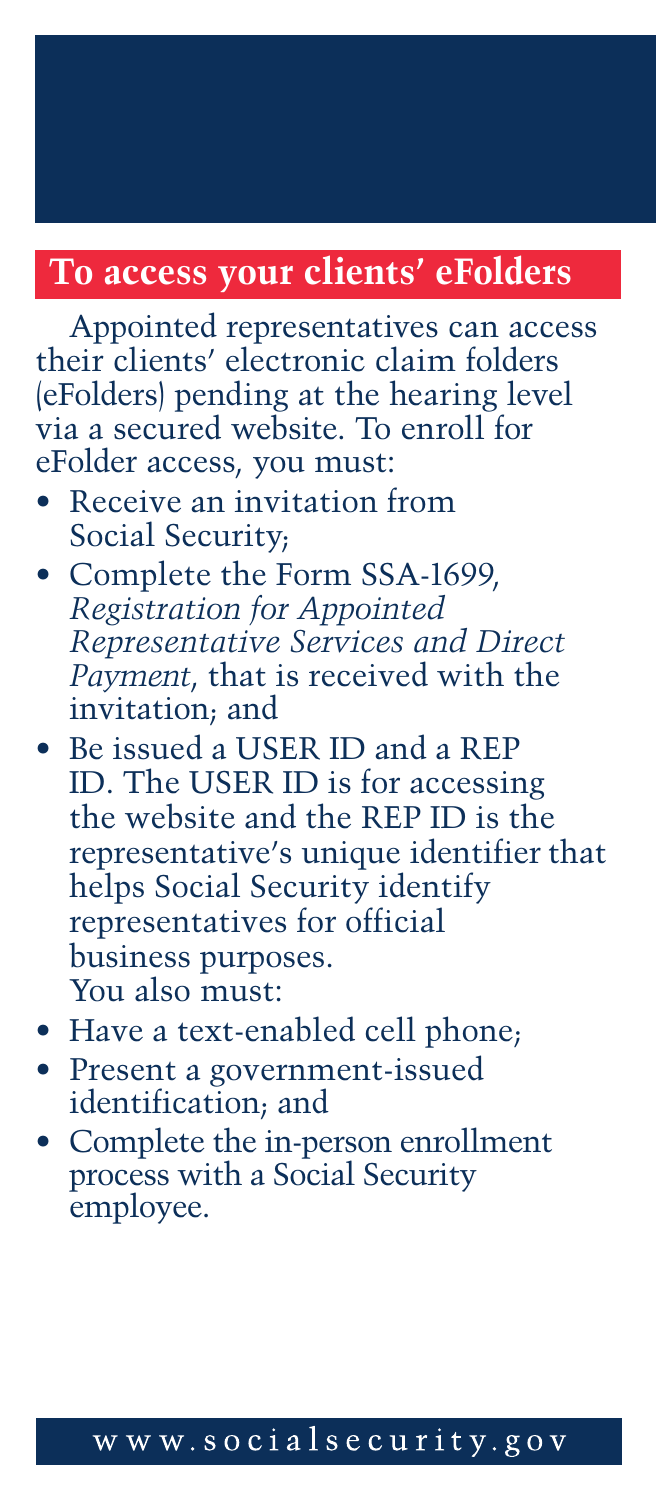After you enroll, you will have secure access to clients' eFolders pending at the hearing level. You will be able to see and download all documents in those folders.

If you would like to learn more about accessing your clients' eFolders, contact your local hearing office. You also can send an E-mail to *oho.hq.ars@ssa.gov.*

### **How to submit evidence electronically**

Sending your clients' evidence to us electronically is fast and easy:

- Submit evidence through a secured website using your existing Internet connection. Electronic Records Express allows you to send evidence at your convenience directly to your client's eFolder; or
- Use your office fax and the bar-coded cover sheet provided by the hearing office or Appeals Council.

If you would like to learn more about submitting evidence electronically, contact your local hearing office. You also can send an E-mail to *electronic-records-express@ssa.gov.*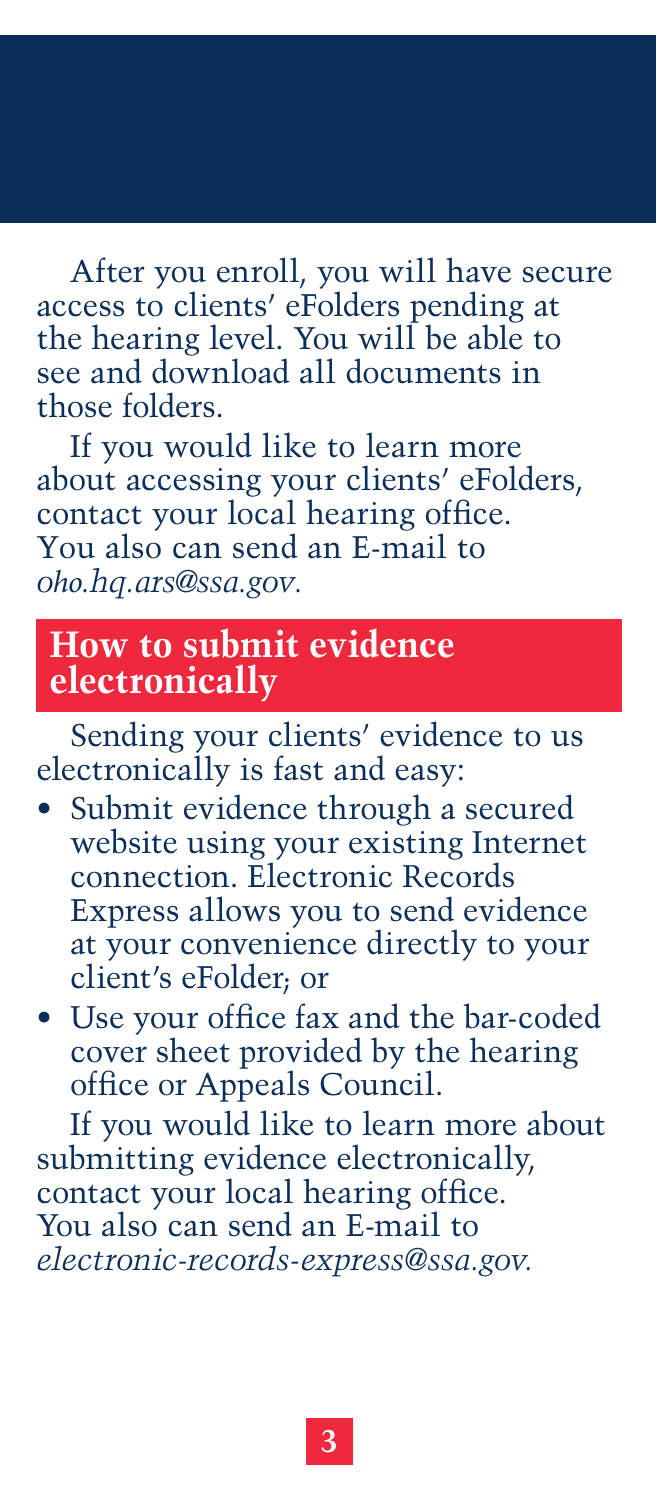## **Video hearings**

A video hearing allows you and other participants to appear at a location that may be more convenient for your client. A video hearing is the same as a hearing at which you appear in person. The judge can see and speak with anyone who appears at the hearing. The hearing is secure and your privacy is protected.

Video hearings also can be done from your office through the Representative Video Project.

## **Representative Video Project**

The Representative Video Project (RVP) allows you and your client to participate in administrative law judge hearings from your office using approved video conferencing equipment. You are responsible for purchasing the equipment. Social Security will not bear any of the costs for the acquisition, installation or operation of representative-owned video conferencing equipment and site. However, we will provide testing and trouble-shooting support.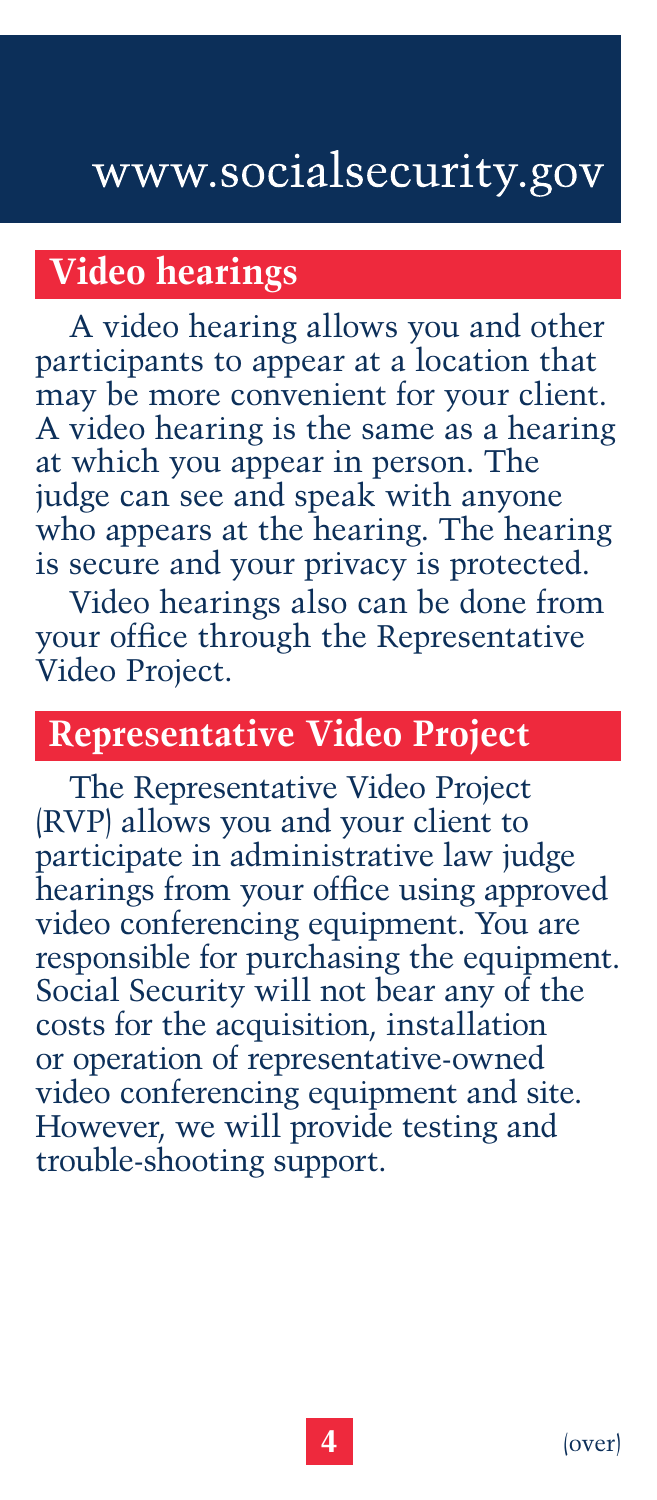The benefits of RVP include:

- Reduced travel time and expenses;
- Improved efficiency; and
- A more comfortable environment for your client.

Social Security's top priority is to ensure that each claimant receives a fair and accurate disability decision. Our Office of Quality Performance has reviewed the video hearings and determined that they are just as accurate as holding a hearing in person.

To sign up for RVP, send an E-mail to *oho.hq.Video.Project@ssa.gov* to request an RVP agreement. After you have filled out and signed the agreement, E-mail a scanned copy back to *oho.hq.Video.Project@ssa.gov*, or fax it to **1-703-605-8434**, Attention: RVP.

## **Related publications**

You also may be interested in the following publications:

- *[Use Electronic Records Express To](https://www.ssa.gov/pubs/EN-05-10046.pdf) Send Records Related to Disability Claims* [\(Publication No.](https://www.ssa.gov/pubs/EN-05-10046.pdf) 05-10046);
- *[Why You Should Have Your Hearing](https://www.ssa.gov/appeals/pubs/70-067.pdf) By Video* [\(Publication No. 70-067](https://www.ssa.gov/appeals/pubs/70-067.pdf));
- *[The Appeals Process](https://www.ssa.gov/pubs/EN-05-10041.pdf)* (Publication No.  $05 - 100 - 41$ ; and
- *Your Right To An Administrative Law Judge Hearing And Appeals Council [Review Of Your Social Security Case](https://www.ssa.gov/pubs/EN-70-10281.pdf)* ([Publication No. 70-10281\)](https://www.ssa.gov/pubs/EN-70-10281.pdf).